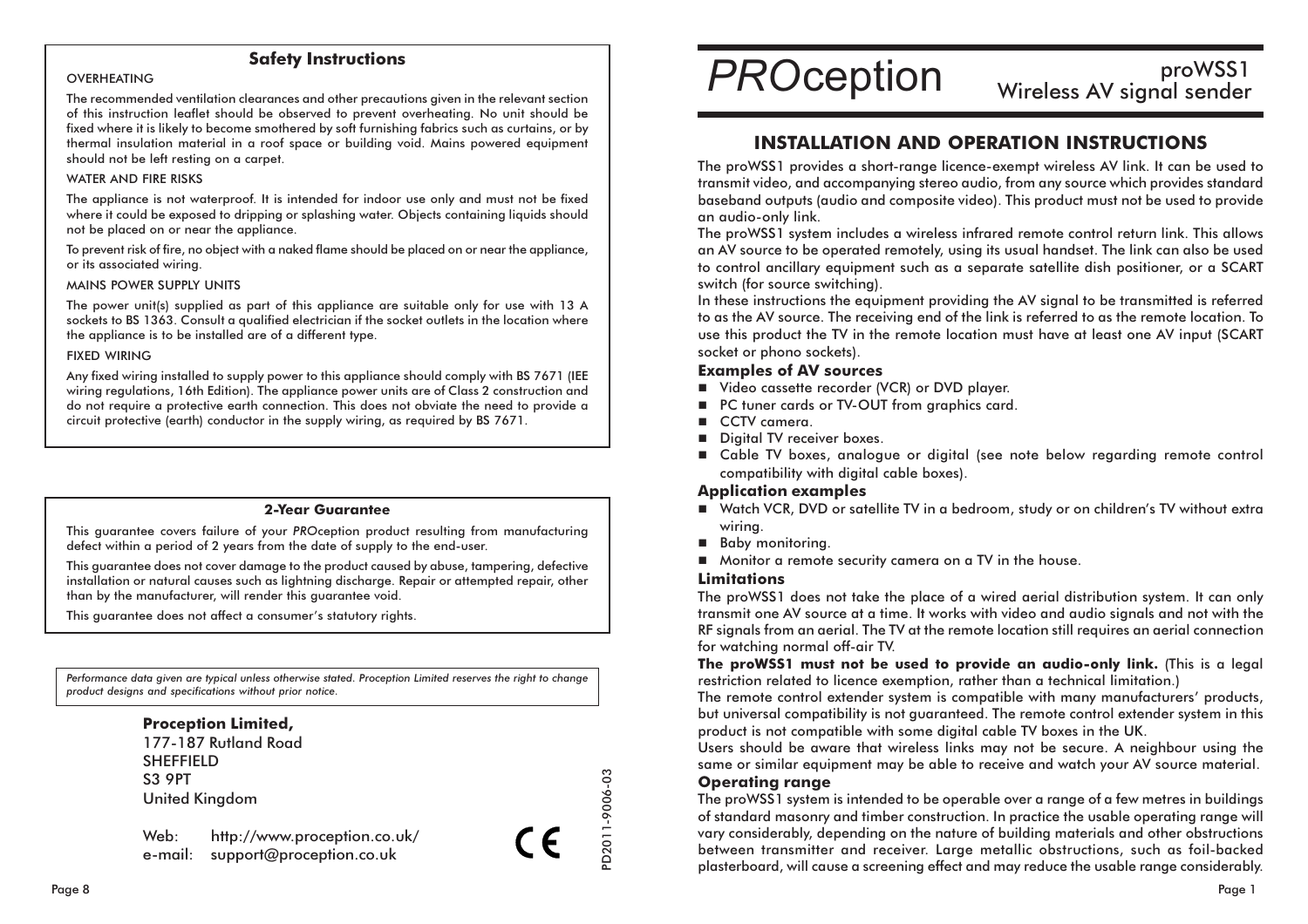#### Fig. 1 - System components



## **SCART Adapter pin connections** (NC = no internal connection to pin)

#### Output from source (input to transmitter)



| pin no.        | connection     | pin no. | connection       |
|----------------|----------------|---------|------------------|
|                | R audio out    | 11      | <b>NC</b>        |
| $\overline{2}$ | NC.            | 12      | <b>NC</b>        |
| 3              | L audio out    | 13      | <b>NC</b>        |
| 4              | Ground (audio) | 14      | <b>NC</b>        |
| 5              | NC.            | 15      | <b>NC</b>        |
| 6              | NC.            | 16      | <b>NC</b>        |
|                | NC.            | 17      | Ground (video)   |
| 8              | NC.            | 18      | <b>NC</b>        |
| 9              | NC.            | 19      | Video out (CVBS) |
| 10             | NC.            | 20      | <b>NC</b>        |
|                |                | 21      | Ground (shell)   |

#### Input to display (output from receiver)

| pin no.        | connection     | pin no.           | connection      |
|----------------|----------------|-------------------|-----------------|
|                | <b>NC</b>      | 11                | <b>NC</b>       |
| $\overline{2}$ | R audio in     | $12 \overline{ }$ | <b>NC</b>       |
| 3              | <b>NC</b>      | 13                | <b>NC</b>       |
| 4              | Ground (audio) | 14                | <b>NC</b>       |
| 5              | NC.            | 15                | <b>NC</b>       |
| 6              | L audio in     | 16                | <b>NC</b>       |
| 7              | NC.            | 17                | Ground (video)  |
| 8              | NC.            | 18                | <b>NC</b>       |
| 9              | NC.            | 19                | <b>NC</b>       |
| 10             | <b>NC</b>      | 20                | Video in (CVBS) |
|                |                | 21                | Ground (shell)  |

## **Troubleshooting hints**

| Problem                                                             | <b>Check the following</b>                                                                                                                                                                                                                                                                                                                                                                                                                                                                                               |
|---------------------------------------------------------------------|--------------------------------------------------------------------------------------------------------------------------------------------------------------------------------------------------------------------------------------------------------------------------------------------------------------------------------------------------------------------------------------------------------------------------------------------------------------------------------------------------------------------------|
| AV transmission not<br>working.                                     | Is all relevant equipment powered-up and correctly connected?<br>Is the AV source providing signals? Check by connecting directly to a TV<br>SCART socket instead of transmitter (if not, refer to AV equipment manuals).<br>Is the display TV set to the correct AV 'channel' or input, corresponding to<br>the SCART socket to which the receiver is connected?<br>Try out the link at very short range (same room) then separate the ends<br>gradually to establish limit of range for your particular circumstances. |
| Interference on picture.                                            | Try using a different channel (see 'Operation – selecting a channel' on<br>page 6).                                                                                                                                                                                                                                                                                                                                                                                                                                      |
| Remote controls not<br>working from remote<br>location.             | Are you are using the correct handset(s) for the equipment concerned?<br>Try moving the receiver unit (sunlight and some types of fluorescent lights<br>can interfere with the IR receiver).<br>Try moving the 'whip' aerials on the transmitter and receiver (these are used<br>for the UHF remote control link only).<br>Experiment with position of IR emitters on source equipment.<br>Equipment may not be compatible (e.g. digital cable boxes, B&O 'Beolink').                                                    |
| Remote controls not<br>working in source room<br>(transmitter end). | Switch off proWSS1 transmitter.                                                                                                                                                                                                                                                                                                                                                                                                                                                                                          |

### **System components**

**Transmitter** – connects to the AV source at the sending end of the link; also acts as a receiver for remote control commands coming from the remote location.

**Receiver** – connects to TV display at the remote location. The receiver also contains an infrared 'eye' and UHF radio transmitter for sending remote control commands to the source equipment.

IR emitters - optionally used with the transmitter to relay infrared remote control commands to the source equipment.

**Power units** - used with the transmitter and receiver; for use with standard UK 13A socket-outlets only.

**Connecting cables** – two identical AV cables for connecting between the source and transmitter, and between the receiver and TV.

**SCART adapters** – used where necessary to convert between the 'phono' plugs on the cables and SCART sockets on the source and TV. Observe the colour coding of the phono sockets, which should be matched to the plugs during installation. Important: the two SCART adapters are different and cannot be interchanged between the AV source and remote location ends of the link (see installation diagrams, Figs. 2 & 3).

#### **Transmitter and receiver locations**

Locate the transmitter and receiver in convenient positions near to the AV source equipment and remote location TV. Avoid placing the transmitter or receiver on top of a stack of other equipment as this may result in overheating. Clearance of at least 50 mm should be allowed above and around the units for ventilation. Ensure that the transmitter and receiver will not become smothered by fabrics (such as curtains) or by other thermally insulating materials.

Where the link is being used toward the limit of its range it will be necessary to experiment with the equipment locations to obtain best picture and sound quality. Positions which provide a high clear 'view' towards the other end of the link will usually be best.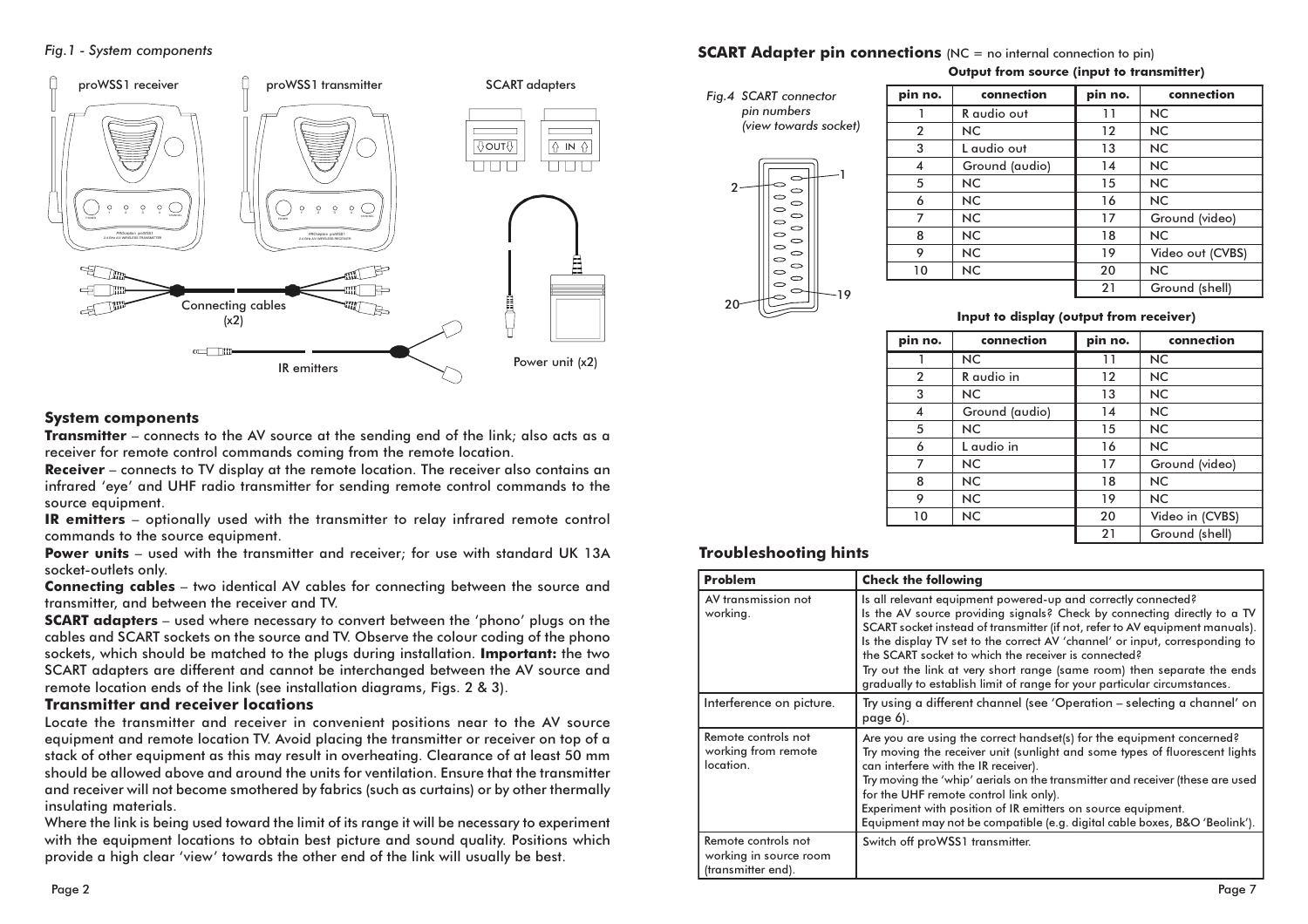## **Phono connections**

Equipment with 'phono' connectors (also known as 'RCA' or 'Cinch') can be connected to the transmitter or receiver simply by omitting the SCART adapter(s) shown in Figs.2 and 3. Plug the proWSS1 cable directly into the equipment, ensuring that each plug is inserted into the matching coloured socket – vellow for video, red for the right audio channel and white for the left audio channel.

## **Remote control emitters**

Position the emitter(s) on or near the front(s) of AV source (or ancillary) equipment to be controlled from the remote location. It may be necessary to experiment with the exact position of the emitter(s) to obtain reliable remote control operation. When suitable positions have been found, secure the emitters with the self-adhesive pads.

If only one emitter is used, tuck the other one away out-of-sight behind the equipment. Do not cut off the unused emitter as this will stop the remote control system working.

### **Power units**

The power units supplied are for use with standard UK (BS 1363) mains socket-outlets only. Before connecting this equipment to the mains supply, read the safety instructions on page 8.

To install, connect the lead from the power unit into the socket marked '9V DC' on the back of the transmitter or receiver, then plug the power unit into a suitably located mains socket outlet and switch on.

Disconnect the power units from the mains whenever the equipment is to remain unused for long periods of time.

## Operation - selecting a channel

The transmitter and receiver operate on one of four frequency channels, 1 - 4, indicated by LEDs on the units. Channel 1 is selected by default at switch-on and will be OK in most cases. If picture interference is experienced, experiment with use of the other channels in turn and select the channel which gives the best results. To select a channel, press the CHANNEL button repeatedly until the appropriate LED lights.

The transmitter and receiver must both be set to the same channel, otherwise no signal will be received. Other than for channel 1 it is necessary to re-select the desired operating channel when switching the units back on, or after a power cut.

## **Avoiding interference**

To avoid causing interference to other 2.4 GHz wireless products, the transmitter should be switched off when not in use. This will also reduce the risk of interference with normal (local) operation of remote controls on the A/V source equipment.

## **Technical data**

| Video input/output level                           | 1 V p-p (internal 75 $\Omega$ termination)                                                        |  |
|----------------------------------------------------|---------------------------------------------------------------------------------------------------|--|
| Audio input/output levels                          | 350 mV RMS approximately                                                                          |  |
| Transmission frequency band (AV)                   | 2.400  2.483 GHz, choice of four channels                                                         |  |
| Transmission bandwidth (AV)                        | 18 MHz approximately, modulation type: FM                                                         |  |
| Transmitter power level (AV)                       | -10 dBm approximately ( $\sim$ 100 $\mu$ W)                                                       |  |
| Transmission frequency (RC)                        | 433.92 MHz                                                                                        |  |
| Operating range                                    | 100 metres maximum, under clear line-of-sight conditions                                          |  |
| Power supply to to transmitter &<br>receiver units | 9 V DC (unregulated) at 300 mA approximately, supplied<br>with plug-in mains power units          |  |
| Standards compliance                               | Safety: EN 60950; EMC: EN 301489-1, EN 301489-3;<br>radio: EN300220-3, EN 300440 (licence exempt) |  |

## **Transmitter and receiver connections**

The transmitter and receiver can be connected in many different ways, depending on the type of equipment providing the AV source, and on other equipment in use with the remote location TV. This leaflet provides aeneral auidance only. You may find it helpful to refer to the instructions for the accompanying AV equipment.

Fig. 2a shows the basic transmitter connections. This configuration is appropriate where the AV source is a single item of equipment such as a camera, camcorder or VCR. In the last case the connection to the local TV must be made with an RF (aerial) cable.

Fig. 2b shows how more than one item of source equipment can be connected. The principle is that the SCART lead that would usually go to the main TV is diverted to the transmitter, and an RF (gerial lead) connection is used for the main TV. Source selection can be made from the remote location, provided that both items of source equipment are IR controlled. Digital source equipment may need to be configured to provide a composite video output, rather than RGB, for this set-up to work.

Fig. 3a shows the basic receiver connections. The aerial and its downlead should be omitted in 'monitoring' applications where off-air TV is not required.

Fig.3b shows how the receiver can be added to a remote location installation with a TV and dual-SCART VCR.

Fig. 3c shows a VCR and digital satellite receiver in use with a TV which has two or more SCART connectors. This set-up is recommended where the proWSS1 system is being used for baby or security monitoring on the main TV. (Best picture quality from a digital receiver or DVD player will usually be obtained by connecting the receiver or DVD to SCART input 1 of the TV and, if necessary, configuring it to provide RGB output. The proWSS1 receiver should be connected to SCART input 2 or 3.)